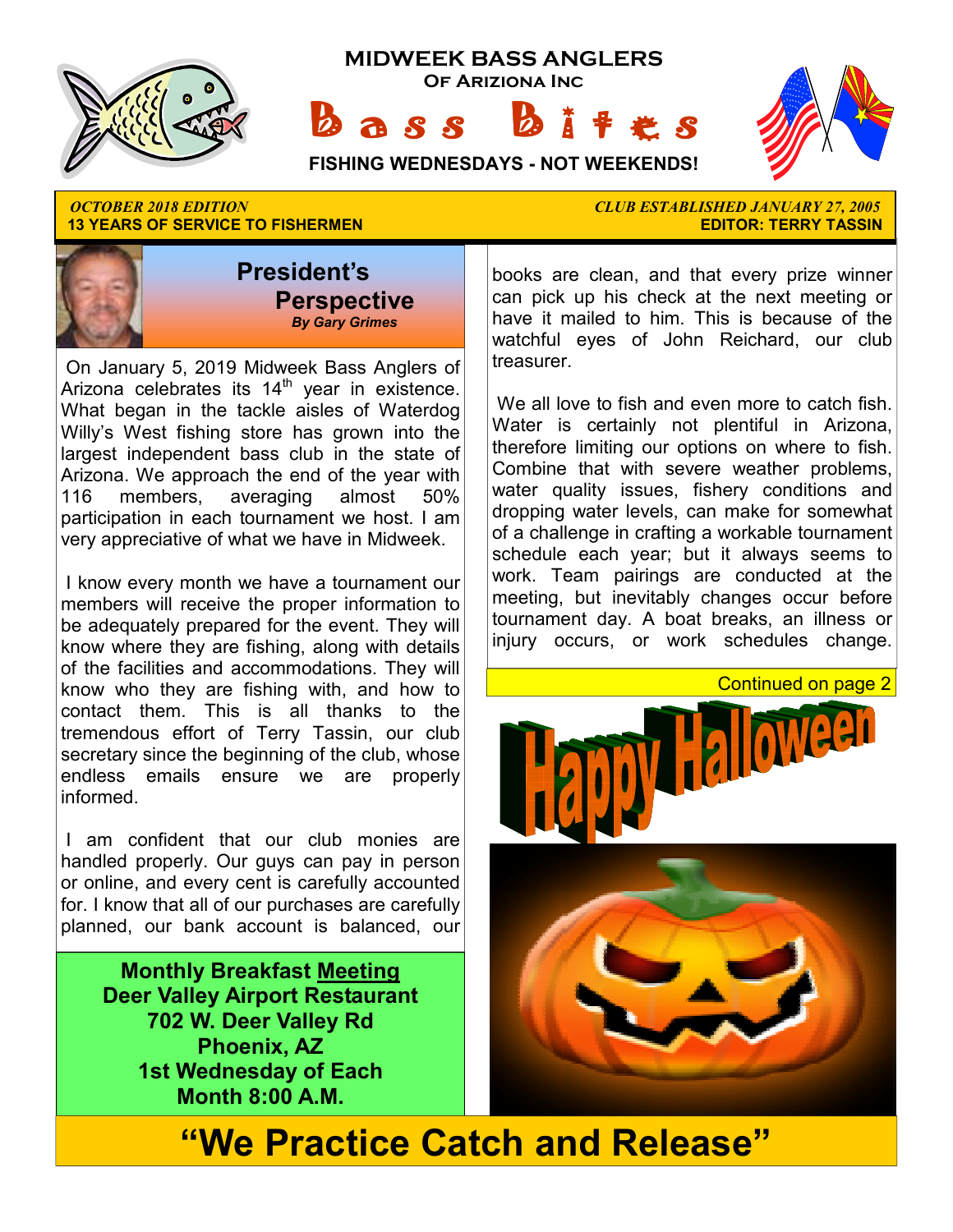However, I know that efforts will be made to insure a replacement partner or boat will happen so that every person who wishes to fish is able. This all happens because of the diligent and tireless efforts of our tournament director, Gary Martlage.

 One of the highlights of our monthly meeting is the distribution of the previous tournament winnings. I just love to hear how guys found success at a lake, especially when I struggled. At the end of the year, I know that our awards banquet will be top notch. I also look forward to the banquet raffle, where I have a chance to win some great prizes. This is thanks in no small part to the efforts of Tom Savage, our club Vice President. Tom has a friendly, easy going attitude, which makes him easily approachable. In addition, his Mark Twain like common sense provides the board with sound reason as we consider the various matters before us.

 These guys are the best. It is because of their dedicated efforts that our club runs as smoothly as it does. It is because of their work that we are able to fish tournaments every month. Thank you gentlemen for all that you do.

# **Next Meeting Next Tournament**

Our next club general meeting is scheduled for **Wednesday, 7 November** starting at 8:00 AM, at **Deer Valley Airport Restaurant**  (just one mile north of I-101 at the intersection of 7th Ave & Deer Valley Road). We hope you will come early and have breakfast together.

The next club point tournament is scheduled for **Lake Alamo** on **27 & 28 November 2018.** Club launch headquarters, tournament hours, and weigh-in location will be announced.



**Tournament Report Lake Roosevelt October 17, 2018**

## **Crank Baits Work Best To Propel Team Gary Grimes & Rick Brown To 1st Place Finish**

 Taking home **1st Place,** Team **Gary Grimes & Rick Brown** brought to the scales the winning creel of five bass weighing 14.96 lbs. Thanks to Gary's 4.53 lb bass the team also won **1st Place Big Fish** honors.

*Rick Brown:* Gary Grimes is in Mexico fishing, so I get the honor of telling fish stories on our behalf. Gary had done some pre-pre-fishing and had found a couple of different bites that were working. Pre-fishing Tuesday morning, after the rain finally stopped, we headed out into the cloudy and windy weather to see which bite was still holding up. The crankbait bite seemed to be working best. We caught several fish around the lake, and after catching a couple of bigger ones at the Salt end of the lake, we decided to start there on tournament day.

 We started out tournament day both throwing crankbaits in 1 to 15 feet of water. We were catching mostly smaller fish with the occasional 2 plus pound fish. We were so confident in our bite that we were throwing small fish back before we had a limit in the boat. Around 9 AM we stopped at a point and worked a little slower

# **Club Officers Elected for 2019**

The **Board of Directors** is pleased to announce the election of the following members as Officers of the Midweek Bass Anglers of Arizona Inc for the year 2019:

| <b>President:</b>    | <b>Gary Grimes</b>   |
|----------------------|----------------------|
| <b>Vice Pres:</b>    | <b>Tom Savage</b>    |
| <b>Secretary:</b>    | <b>Terry Tassin</b>  |
| <b>Treasurer:</b>    | <b>John Reichard</b> |
| <b>Tmt Director:</b> | <b>Gary Martlage</b> |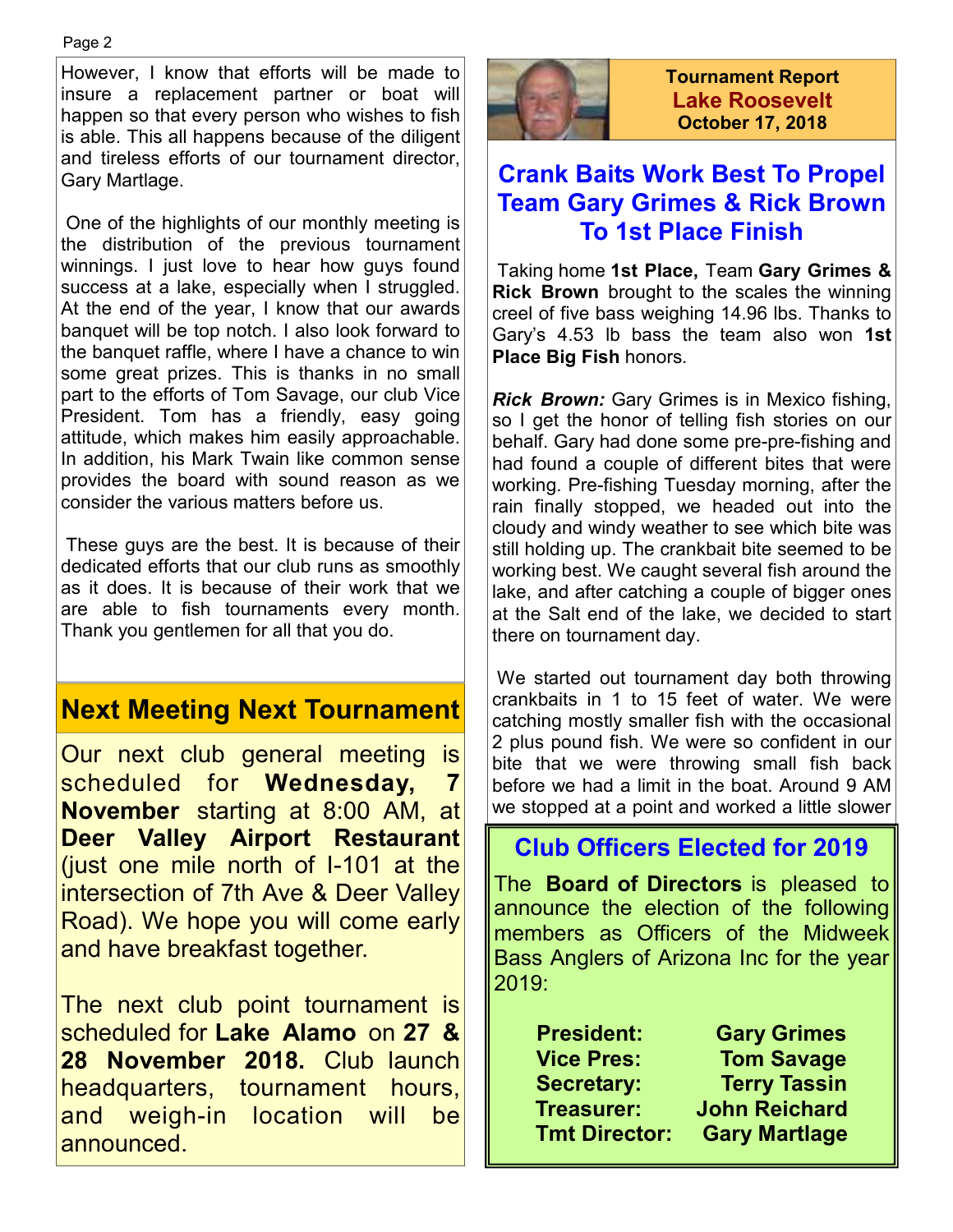

*1st Place Overall Rick Brown & Gary Grimes* 

with some Carolina Rigs and within a few casts Gary put a nice fish just over 3 lbs in the boat. We made a move to the main lake with no luck then returned back where we started for another run. After about an hour we caught 2 upgrades including the 4.53 lb bass caught by Gary on a crankbait in about 10 feet of water. We felt like our bite was just getting better, then the wind pretty much pushed us out of there. Gary and I had a great time fishing together even though he practically drown us both while prefishing when we struck a wave and a wall of water came into the boat; thankfully we were wearing full raingear. Thanks to the weigh-in crew for a great job as usual.

## **Jeff Mason & Tom Atherton Crank Their Way To 2nd Overall**

 In **2nd Place** the team of **Jeff Mason & Tom Atherton** weighed five bass for a total weight of 12.10lbs. Tom's 2.97 lb bass took **2nd Place Big Fish** honors for the team.

*Jeff Mason:* Another well run tournament by Midweek Bass Anglers, thanks guys! Congrats to Gary Grimes and Rick Brown for their great bag. I enjoyed fishing with my partner Tom Atherton; we pre-fished Tuesday and did pretty

#### **Membership**

As of October 20, 2018 the Midweek Bass Anglers of Arizona consists of **116**  dues paid active members.

well with Tom doing most of the damage on a variety of baits, mostly cranks and chatterbaits, in the clearer water. I had pre-fished last Thursday and pulled up to a rocky point in the Salt end of the lake and in six casts I missed a nice one and caught a 4 pounder on a crankbait. We stayed away from this point on Friday and decided to make it our starting point on Wednesday.

 Tom got us started on a crankbait catching our big fish (2.97 lbs) for the day and 2nd Big Fish for the tournament. We stayed on the same point until 9:30 catching all of our keepers for the day except one. We had close to 12 pounds with all of the fish coming on a KVD 5XD crankbait. I caught our 5th keeper off the flat at Salome at around 2:30 PM on a KVD 6XD crankbait pushing us just over 12 lbs for the day. Thanks Tom for being a great partner.

*Tom Atherton:* First, congratulations to Gary & Rick on the win and the "big fish". Jeff Mason

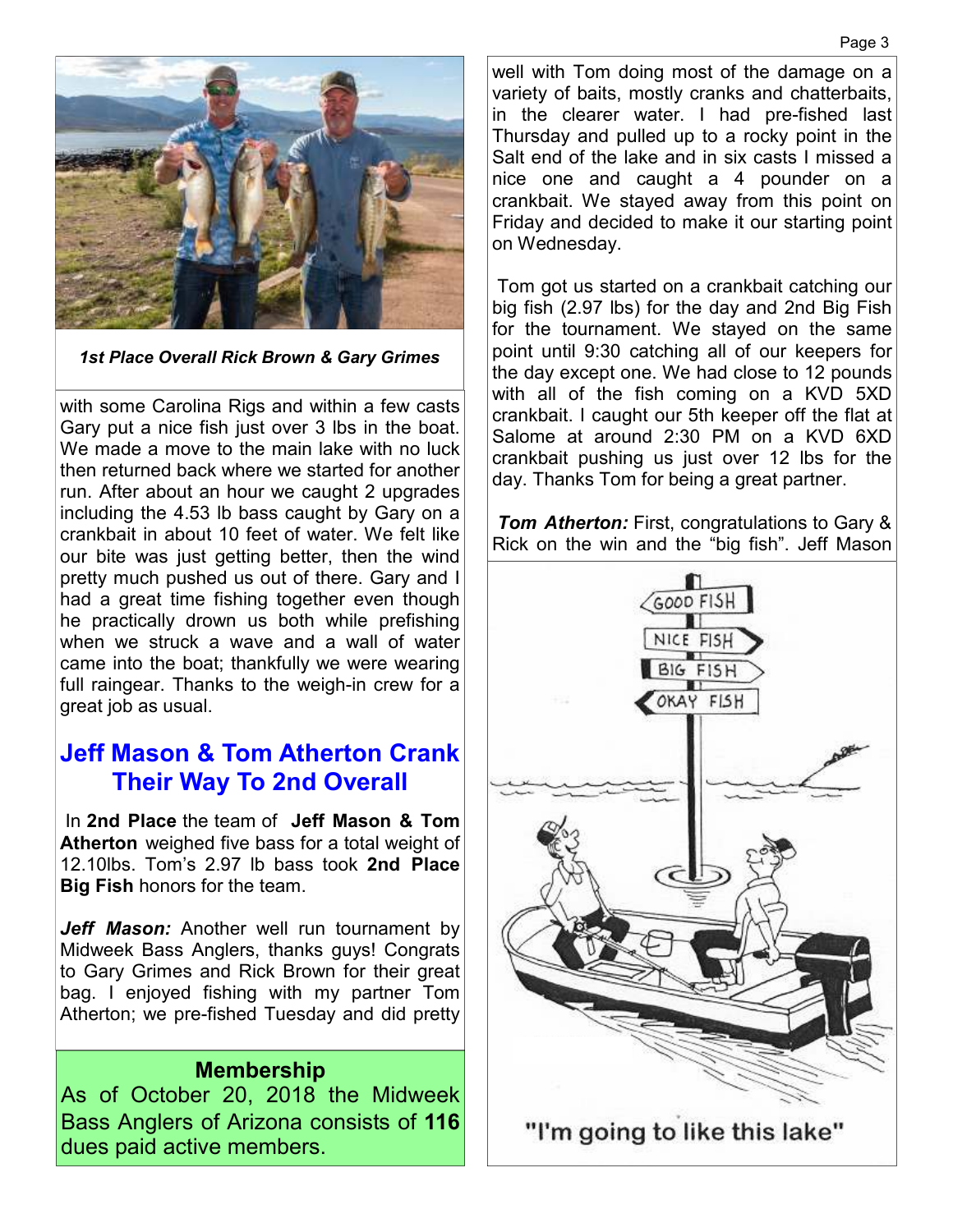Page 4



*2nd Place Jeff Mason & Tom Atherton*

and I were able to get out and pre-fish the day before the tournament, and we caught fish in several different areas of the lake, on crankbaits, chatterbaits, dropshots, and jigs.

 We started tournament day fishing in an area east of Windy Hill on a point Jeff was saving that we had not pre-fished; it turned out to be a good spot as we had our limits within the first hour and a half, and stayed there for quite a while culling out the smaller ones. We went looking for some bigger fish in some areas we had fished the day before, but we did not find any monsters. I caught our biggest fish on a citrus shad colored crank bait, fishing a rocky point in about 12 feet of water. Jeff is a great guy to fish with, and did an excellent job handling the boat in the windy (sloppy) conditions. I am looking forward to being paired with him again sometime.

## **Team Gary Senft & David Brakefield Scratch Lake Bottom For 3rd Place Finish**

#### **Tournament Statistics**

Fifty-six men fished 9 hours each, bringing 127 bass to the scales for a total weight of 210.31 pounds with a 3.75 pound average total catch per fisherman. The average weight of each fish was 1.65 lbs. All fish but one were released back into the lake after weigh-in to fight again another day.

 Team **Senft & Brakefield** weighed five bass for 10.47 pounds and took home **Third Place**  honors.

*Gary Senft:* It was a good day until the wind started blowing. We decided to start across from Windy Hill hitting on the round rocks with crank baits. We caught three of our keeper fish there. We then moved on to points and used Texas rigged power worms, brush hogs, and jigs. When the wind increased we moved to the dam and got on a good jig bite. David Brakefield and I had a very good day catching over 40 fish. Congratulations to the big winners Gary Grimes and Rick Brown.

*David Brakefield:* I fished with "the man" Gary Senft; a wealth of fishing knowledge. We fished points across the lake from the Windy Hill ramp first thing in the morning, throwing crank baits. Gary caught one on the first cast. We culled before we even had five keepers in the live well. We then went to a couple of Gary's secret points further up the lake towards the river, only to find they were on the list of secret points for others too. We finally settled on a small island on the east side of the lake where we spent a lot of time and caught a lot of fish, mostly small ones. We caught the fish we weighed-in over a period of time off points and around that island, then the wind kicked in. We then went to a spot near the dam to try to get out of the wind and rough water and picked up some more small ones. We did catch a lot of fish on tournament day using white crank baits, morning dawn drop shots and 'sparkly' jigs. We were lucky to be



*3rd Place Gary Senft & David Brakefield*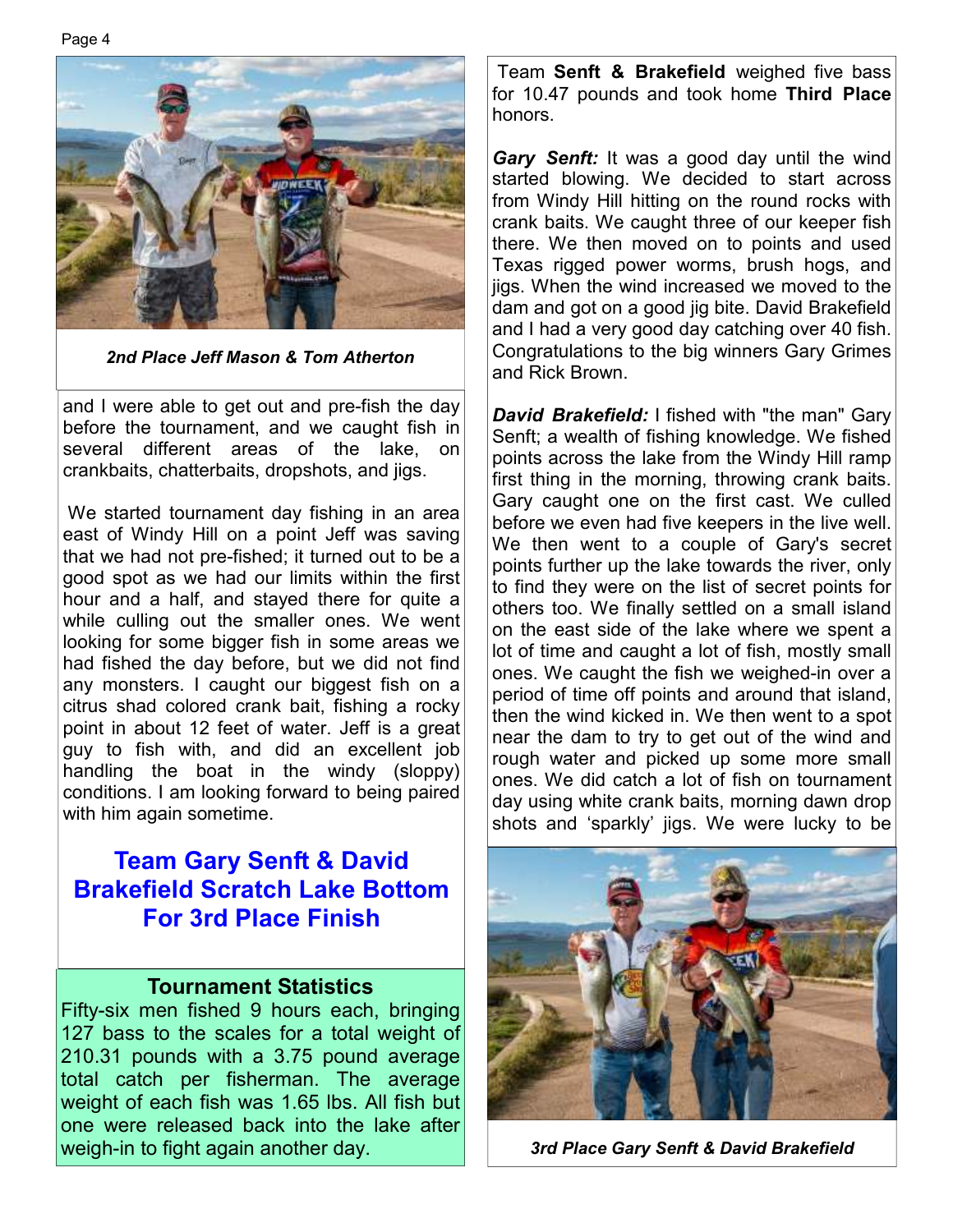able to hang the larger ones we brought to the scales. It was a great day on the lake for us.

## **Team Lou Hirlemann & Richard Brookins Deep Crank To 4th Overall Finish**

 Taking home **4th Place,** Team **Lou Hirlemann & Richard Brookins** weighed five fish for a total weight of 10.36 lbs.

*Lou Hirlemann*: Thanks again to all the guys putting in the hard work and extra time running the tournament. I had a good time fishing with my new friend Richard Brookins. We caught our fish in ten to twenty feet of water with chigger craws and a 10 inch worm. We are both looking forward to camping and fishing again at Lake Alamo in November.

#### **Guest Column**  *By Ingo Moura*

I would like to start out by apologizing to the entire club for inadvertently leaving six bass in the livewell; and especially to my partner Amos Davis. I'd like to take sole and full responsibility, but unfortunately in this circumstance it's a team sport and we both were DQ'd, for my mistake. Amos is a great guy and goes home with his integrity intact. We fished our behinds off too. We both spoke about it and we're okay with it. rules are the rules, live and learn right? We in no way are discouraged in the possibility of coming back sometime and beating more then half the field again - LOL. We actually weighed the second biggest fish of the day which weighed 4.30 lbs - I caught it on a Sexy style Crank bait. We caught about 15-20 fish all day but they were all "rats". We ended the day with 8.86 lbs that would have put us in 10th place.

 Conditions were rough with the high wind in the afternoon. As we all know half the fun is planning, meeting your new partner, camping out with the boys, shooting the bull, and as we all know - around the campfire the first liar never stands a chance! I am already planning for Alamo next month – can hardly wait. Fish On!



*4th Place Richard Brookins & Lou Hirlemann* 

*Richard Brookins:* I had a great time fishing with Lou Hirlemann; what a master fisherman and a drop shot fanatic. Just kidding, however, he did start off with a drop shot near the dam and landed a small one. Lou then switched to a deep crank bait and boated 4 more fish. Notice you didn't see my name yet. Toward noon we switched to a Carolina rig with a soft plastic crawfish lure and we both caught fish and started to tag the fish for culling. Lou caught two really nice bass, 3 pounds each and we then moved down the lake in the wind and I managed to catch a 2 pounder to add to our limit. What a great time and a great teacher. I ended up learning a lot. Love Midweek Bass and the members.

## **Richie Rojas & Allen Wacker Finish 5th**

 A five fish limit weighing 10.23 lbs was enough to earn **Team Richie Rojas & Allen Wacker**  the **5th Place** money.

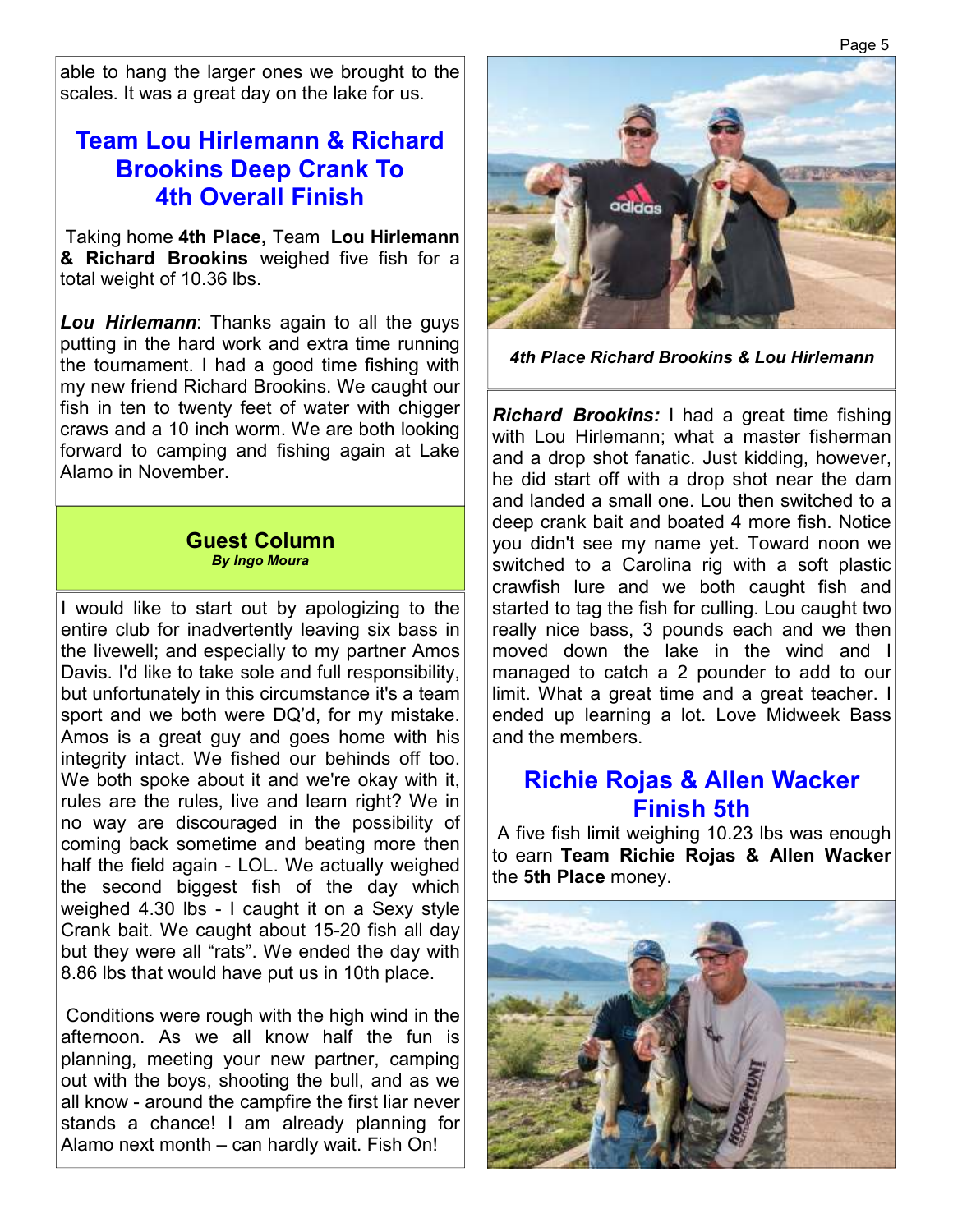No catching report was turned in but above is a photo of the guys.

# **Crank Baits Key To Team Lester Rapp Jr. & Ron Pikul 6th Place Win**

 Bringing five fish to the scales weighing 9.88 lbs was enough to earn **Lester Rapp Jr. & Ron Pikul** the **6th Place** honors

*Ron Pikul:* Congrats to all winners, Lester Rapp and I caught all our fish cranking windy banks with cobblestone rock, up shallow. We caught lots of fish all day. I even caught a double (two fish at once) on my crankbait, and they were a couple of size upgrades for us. All our fish came out of dirty water; mostly in Salome Cove.

# **Team John Hawkins & Gary Martlage Fish Soft Plastics For 7th Place Finish**

A five fish limit weighing 9.50 lbs was enough to earn **John Hawkins & Gary Martlage** the **7th Place** money. Gary's 3.02 lb catfish took the tournament **Goon Fish** honors for the team.

*Gary Martlage:* John Hawkins and I had the pleasure of fishing together for the first time in our club. John is one of the most pleasurable guys to fish with, and we surely enjoyed the day together. We fished main lake underwater reefs



*7th Place John Hawkins & Gary Martlage with Gary Grimes standing in for Martlage* 

with jigs, drop-shots in MM III color, and Carolina- rigs to catch over 30 plus fish. The Goon Fish - a 3 pound flathead catfish - hit a jig in 40 feet of water as I was reeling in a Yamamoto jig. The way the catfish was pulling I thought the 5 lb Pot was going to be won at last, but "Tiny Dancer" Hawkins made the call "Catfish" after the fish would not surface. Congrats to the winners, and see you all at Lake Alamo in November.



 This will be short as I am leaving to visit my 90 year old father in Indy. I can't say enough about you guys that volunteer to help during and after the tournament. My special thanks go to the weigh-in team; we, at times, were actually taking breaks between bags of fish being weighed. What a well oiled machine we are! Also, thanks to Floyd Vaughn for providing the shuttle service, and Lou Hirlemann for helping a guy with a bad back, to pack up after the weighin was completed.

 Our final tournament of the year is next month at **Alamo**. Please note the date change, to after the Thanksgiving holiday – **27-28 November**. Everyone should plan on participating in this one, as this should be one of our premier tournaments of the year. Not to mention the results of the Alamo tournament may have a noticeable affect on the contenders for Angler of the Year, Boater, and Co-Angler of the year honors.

 Again, thanks to all, especially Fred Krumsiek and Greg Prather for towing in our only boat casualty of the tournament day. This is what makes MBA the premier fishing club of Arizona.

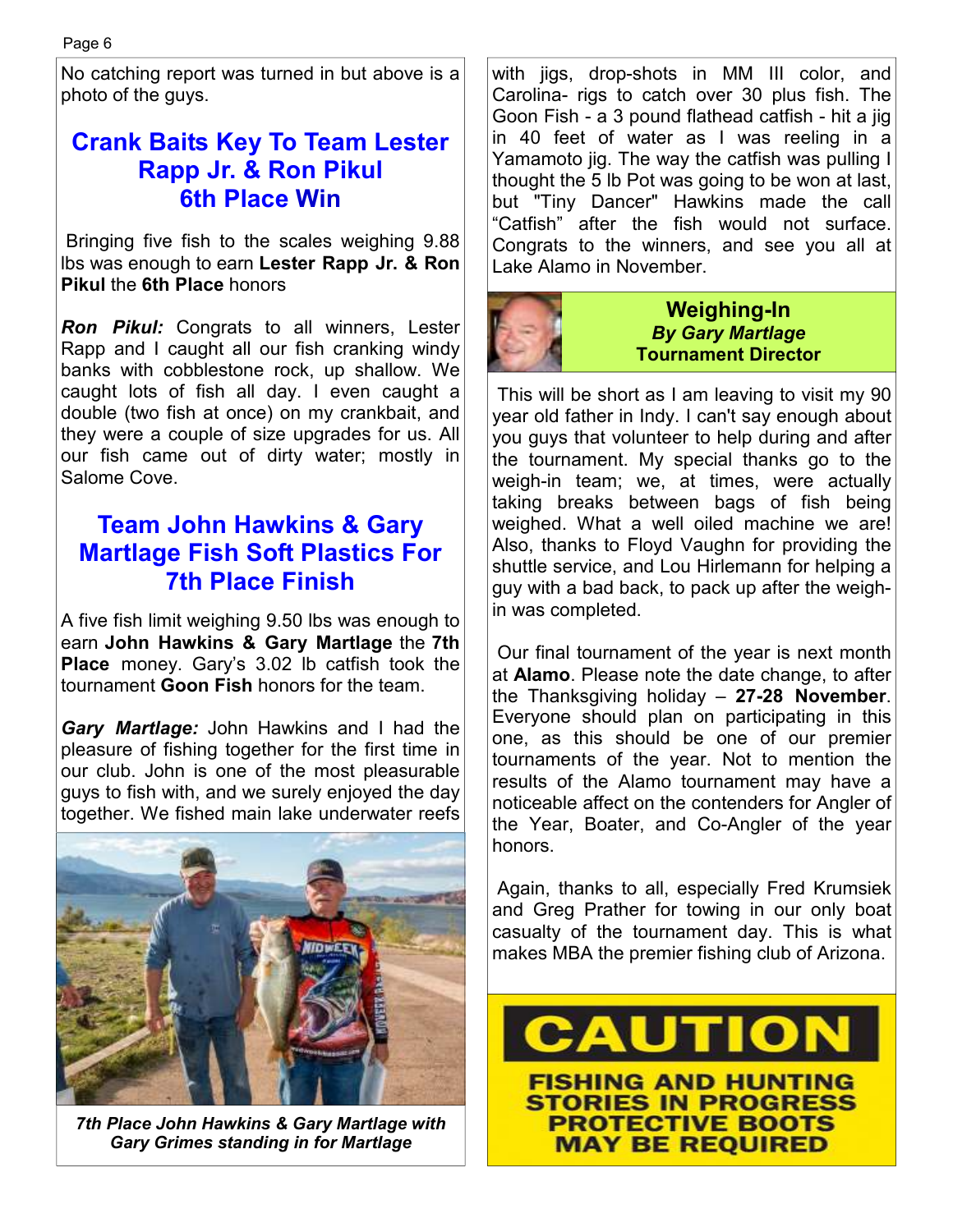#### Page 7

# Photo Scrapbook - Lake Roosevelt- October 17, 2018



BUDS FOR LIFE





DID I WIN TOM?



THERE I WAS AT 10K FEET WITH NO PARACHUTE.



I TELL YOU IT WAS THIS BIG!